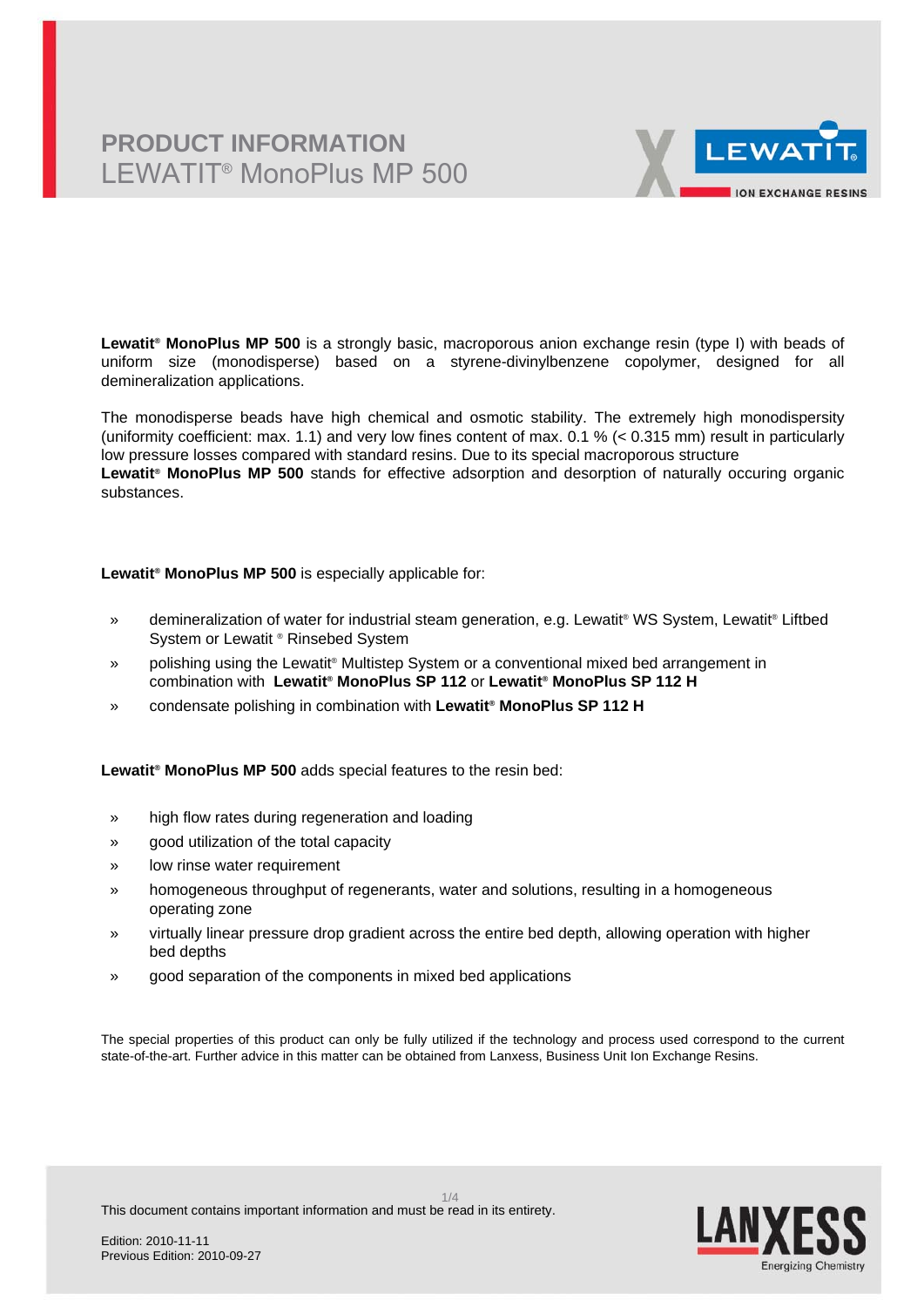

## General Description

| lonic form as shipped | Сŀ                       |
|-----------------------|--------------------------|
| Functional group      | quaternary amine, type I |
| Matrix                | crosslinked polystyrene  |
| Structure             | macroporous              |
| Appearance            | beige, opaque            |

## Physical and Chemical Properties

|                                 |                                            | metric units |                                  |
|---------------------------------|--------------------------------------------|--------------|----------------------------------|
| Uniformity Coefficient*         |                                            | max.         | 1.1                              |
| Mean bead size*                 |                                            | mm           | 0.62<br>0.05<br>$(+/-)$          |
| Share of beads in the<br>range* | Mean bead size $+/- 0.06$<br><sub>mm</sub> | vol. %       | > 90                             |
| <b>Bulk density</b>             | $(+/- 5%)$                                 | g/           | 640                              |
| Density                         |                                            | approx. g/ml | 1.06                             |
| Water retention                 |                                            | wt. %        | 60<br>65<br>$\blacksquare$       |
| Total capacity*                 |                                            | min. eq/l    | 1.1                              |
| Volume change                   | $Cl^- \rightarrow OH^-$                    | max. vol. %  | 22                               |
| Stability                       | at pH-range                                |              | $\Omega$<br>14<br>$\blacksquare$ |
| Storability                     | of the product                             | max. years   | $\overline{2}$                   |
| Storability                     | temperature range                          | $^{\circ}C$  | $-20$<br>40                      |

\* Specification values subjected to continuous monitoring.

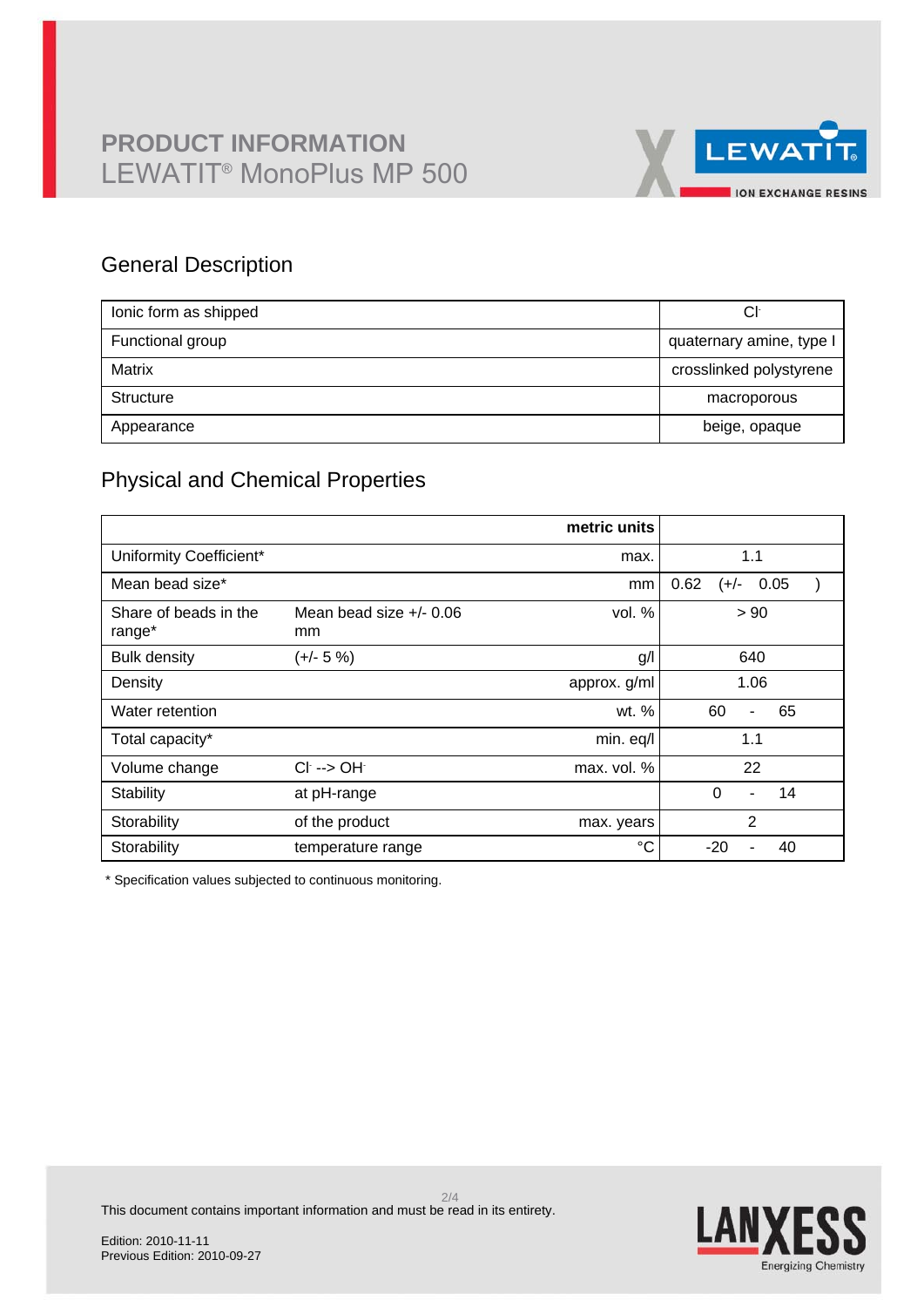

## Recommended Operating Conditions\*

|                                 |                               | metric units                 |                                                    |
|---------------------------------|-------------------------------|------------------------------|----------------------------------------------------|
| Operating temperature           |                               | max. °C                      | 70                                                 |
| Operating pH-range              |                               |                              | 12<br>$\mathbf 0$                                  |
| Bed depth                       |                               | min. mm                      | 800                                                |
| Specific pressure drop          | (15 °C)                       | approx. kPa*h/m <sup>2</sup> | 0.8                                                |
| Pressure drop                   |                               | max. kPa                     | 300                                                |
| Linear velocity                 | operation                     | max. m/h                     | 60***                                              |
| Linear velocity                 | backwash (20 °C)              | approx. m/h                  | 5                                                  |
| Bed expansion                   | (20 °C, per m/h)              | approx. vol. %               | 18                                                 |
| Freeboard                       | backwash<br>(extern / intern) | vol. %                       | 100                                                |
| Regenerant                      |                               |                              | <b>NaOH</b>                                        |
| Counter current<br>regeneration | level                         | approx. g/l                  | 50                                                 |
| <b>WS-System</b>                | concentration                 | approx. wt. %                | $\overline{2}$<br>$\overline{4}$<br>$\overline{a}$ |
| Linear velocity                 | regeneration                  | approx. m/h                  | 5                                                  |
| Linear velocity                 | rinsing                       | approx. m/h                  | 5                                                  |
| Rinse water requirement         | slow / fast                   | approx. BV                   | 2.5                                                |
| Co current regeneration         | level                         | approx. g/l                  | 100                                                |
| Co current regeneration         | concentration                 | approx. wt. %                | 3<br>5<br>$\overline{a}$                           |
| Linear velocity                 | regeneration                  | approx. m/h                  | 5                                                  |
| Linear velocity                 | rinsing                       | approx. m/h                  | 5                                                  |
| Rinse water requirement         | slow / fast                   | approx. BV                   | 8                                                  |
| Mixed bed operation             |                               |                              |                                                    |
| Bed depth                       |                               | min. mm                      | 500                                                |
| Regenerant                      | level                         | approx. g/l                  | 100                                                |
| Regenerant                      | concentration                 | approx. wt. %                | $\overline{2}$<br>6                                |

\* The recommended operating conditions refer to the use of the product under normal operating conditions. It is based on tests in pilot plants and data obtained from industrial applications. However, additional data are needed to calculate the resin volumes required for ion exchange units. These data are to be found in our Technical Information Sheets.

\*\*\* 100m/h for polishing



This document contains important information and must be read in its entirety.